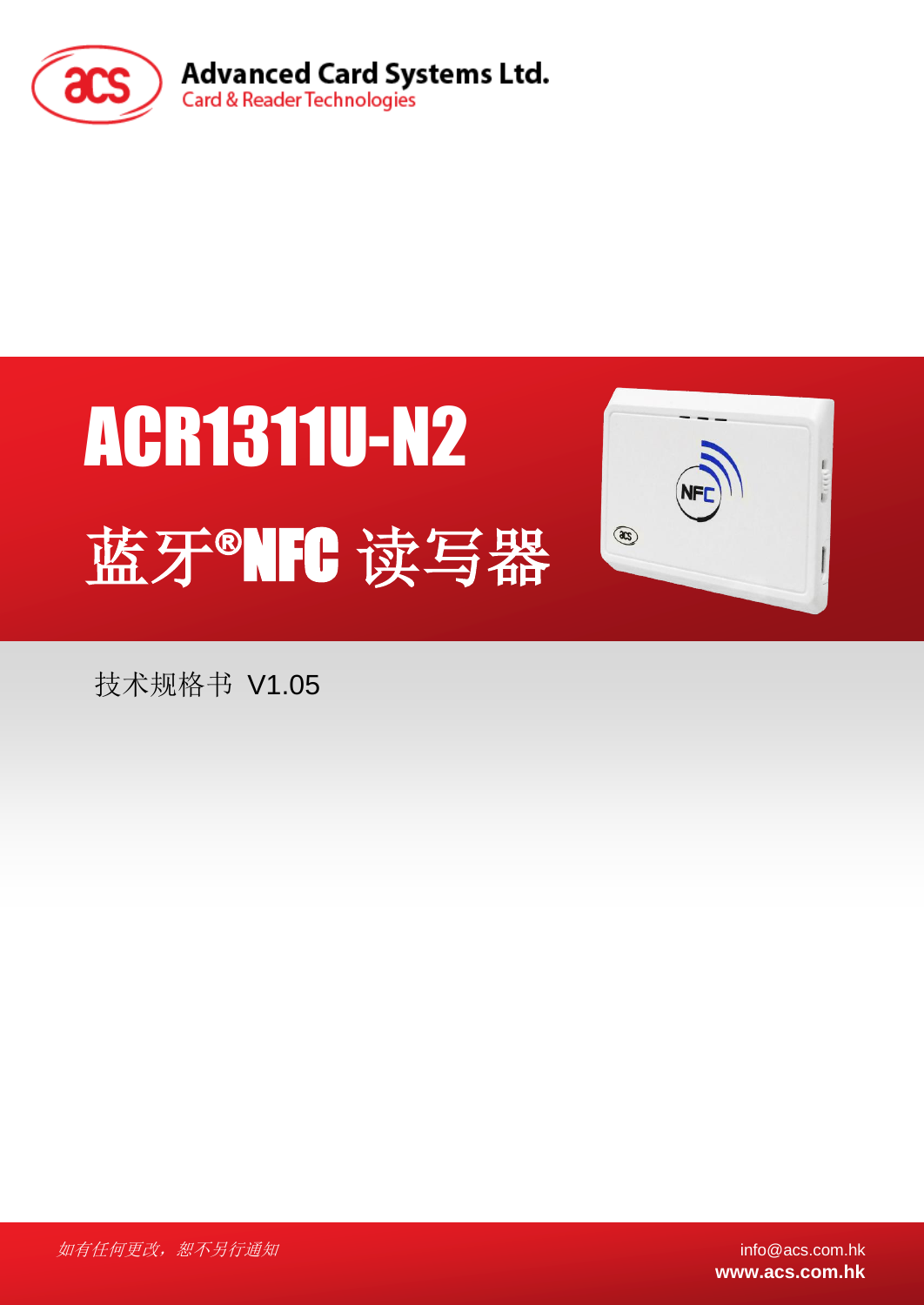

# 目录

Page 2 of 7

ACR1311U-N2 - 技术规格书 版本 1.05

info@acs.com.hk www.acs.com.hk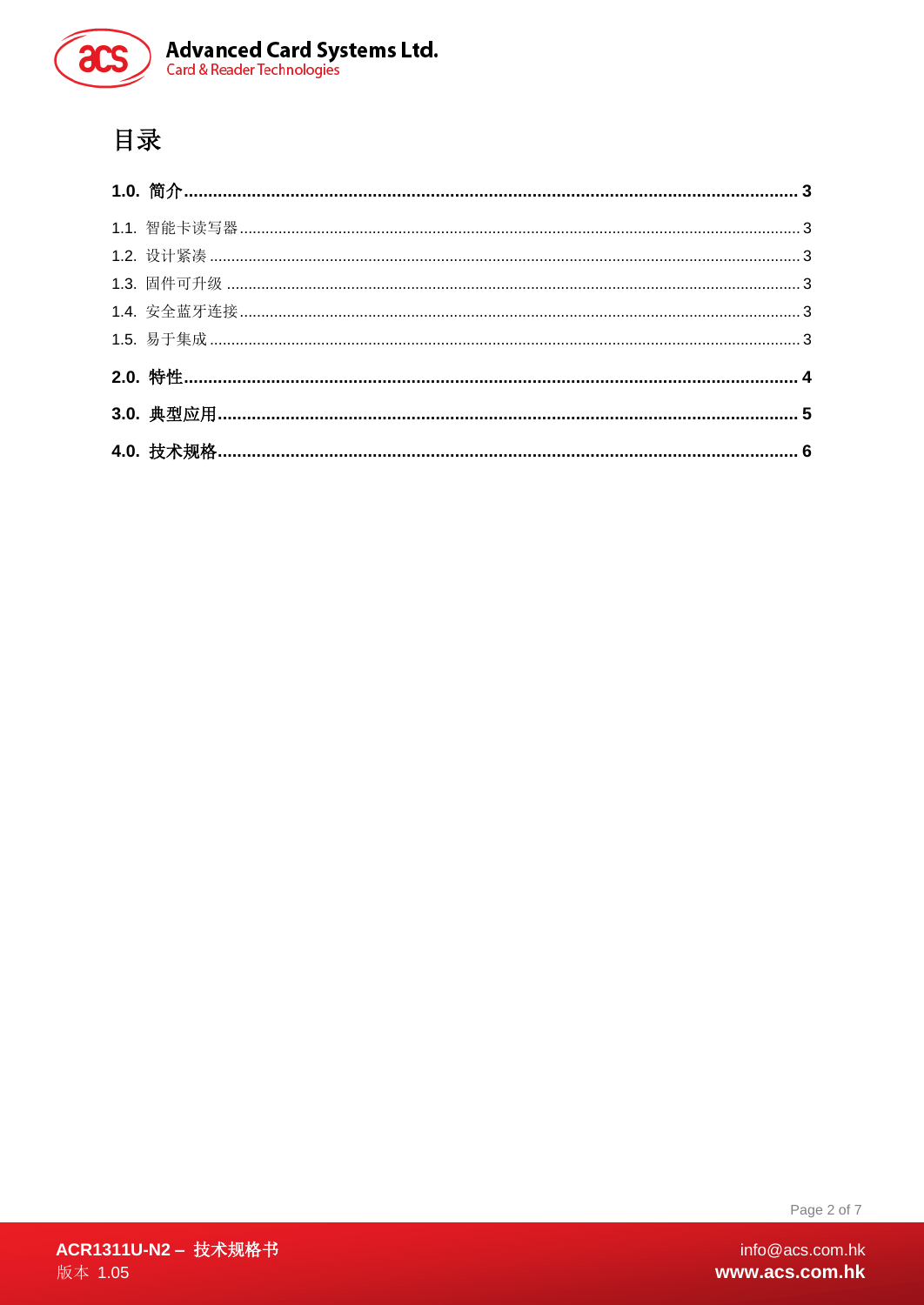

# <span id="page-2-0"></span>**1.0.**简介

ACR1311U-N2 蓝牙® NFC 读写器结合了最新的 13.56 MHz 非接触技术与蓝牙®智能连接功 能,可以随时随地实现智能卡和 NFC 应用。

## <span id="page-2-1"></span>**1.1.** 智能卡读写器

ACR1311U-N2 支持 ISO 14443 第 4 部分 A 类卡, MIFARE®卡和 MIFARE® DESFire®卡,适用于广泛的解决方案,如门禁和逻辑访问 控制的自动验证,以及库存跟踪。ACR1311U-N2 同时具有用于配对 移动设备的蓝牙 4.0 接口和用于连机操作的 USB 全速接口。此外,它 能以 424 Kbps 的速度读写非接触式智能卡和 NFC 设备。



## <span id="page-2-2"></span>**1.2.** 设计紧凑

ACR1311U-N2 设计紧凑,能够配合市场上大部分带有蓝牙功能的智能手机和平板电脑随时随 地进行使用,具有极高的移动性和方便程度。

## <span id="page-2-3"></span>**1.3.** 固件可升级

为了节省宝贵的时间和成本,ACR1311U-N2 的固件可以方便地在现场实现升级,使用户能够 应对日新月异的技术及其应用,以满足不同场景的要求。

## <span id="page-2-4"></span>**1.4.** 安全蓝牙连接

ACR1311U-N2 采用 BLE4.0 蓝牙智能技术,可以方便、安全地无线连接所有运行 Android™ 4.3 及以上版本、iOS 5.0 及以上版本。

## <span id="page-2-5"></span>**1.5.** 易于集成

ACR1311U-N2 符合 PC/SC 和 CCID 标准,能够轻松安装到运行 Windows®操作系统的任意个 人计算机上并进行使用。它的驱动程序兼容 Linux® 和 Mac OS®。这些特性使得 ACR1311U-N2 智能卡读写器成为您智能卡解决方案的最佳选择。

Page 3 of 7

**ACR1311U-N2 - 技术规格书** 版本 1.05 <mark>www.acs.com.hk</mark>

 $info@acs.com.hk$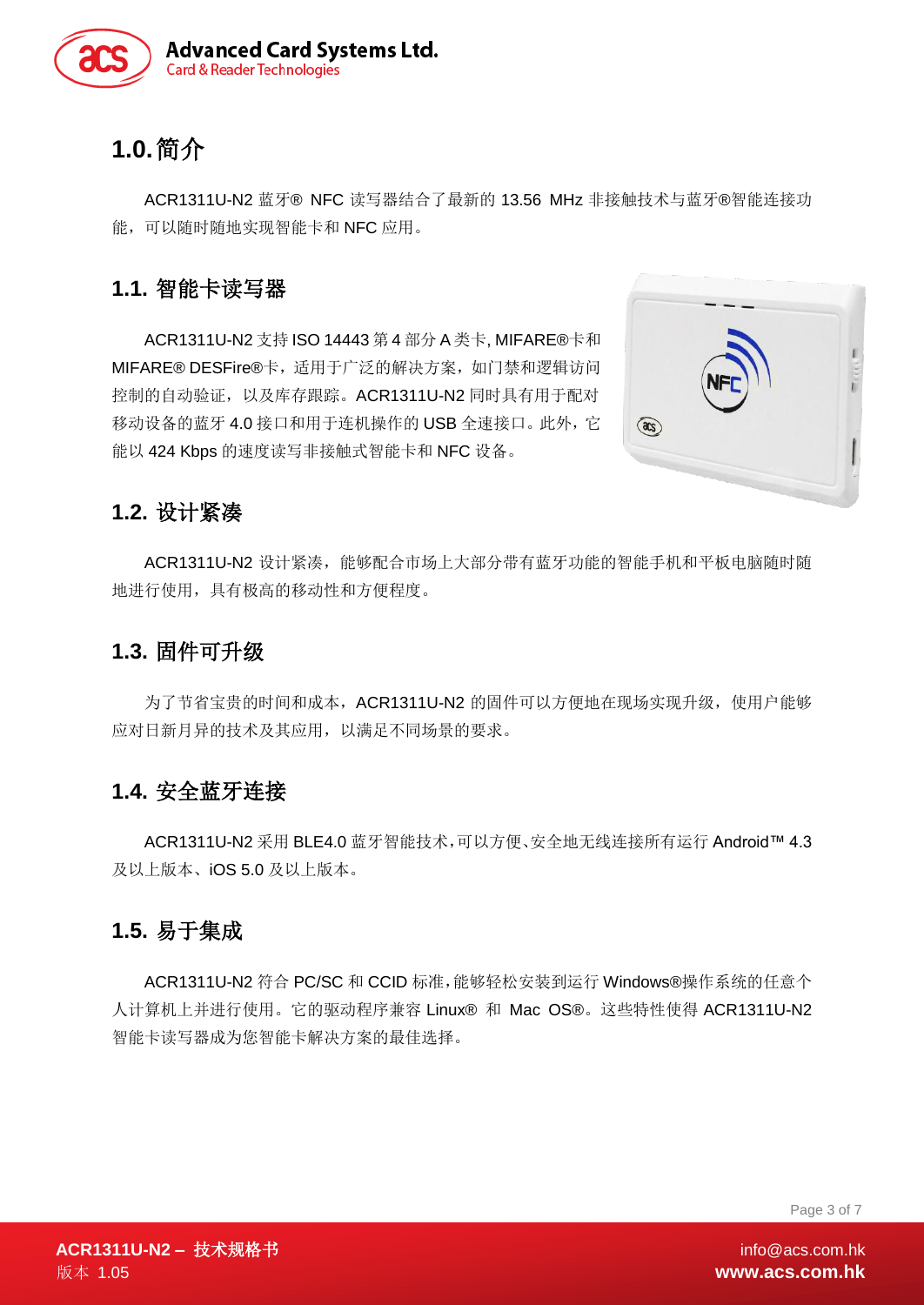

# <span id="page-3-0"></span>**2.0.**特性

- USB 2.0 全速接口
- BLE4.0 蓝牙智能接口
- 即插即用 支持 CCID 标准,具有高度的灵活性
- 具有 USB 固件升级能力<sup>1</sup>
- 智能卡读写器:
	- o 内置天线用于读写非接触式标签,读取智能卡的距离可达 25mm(视标签的类型而定)
	- o 支持 ISO 14443 第 4 部分的 A 类卡
	- o 支持 MIFARE® 和 MIFARE® DESFire®
	- o 内建防冲突特性(任何时候都只能访问 1 张标签)
	- o NFC 支持:
		- 卡片读/写模式
- 应用程序编程接口:
	- o 支持 PC/SC
	- o 支持 CT-API (通过 PC/SC 上一层的封装)
- 支持 Android™ 4.3 及以上版本<sup>2</sup>
- 支持 iOS 5.0 及以上版本  $^2$
- 内置外围部件:
	- o 两个用户可控的双色 LED 指示灯
- 符合下列标准:
	- o ISO 14443
	- o PC/SC
	- o CCID
	- o RoHS
	- o REACH
	- o Microsoft® WHQL

*2* 使用 ACS 定义的库

1

Page 4 of 7

*<sup>1</sup>* 适用于连接计算机模式。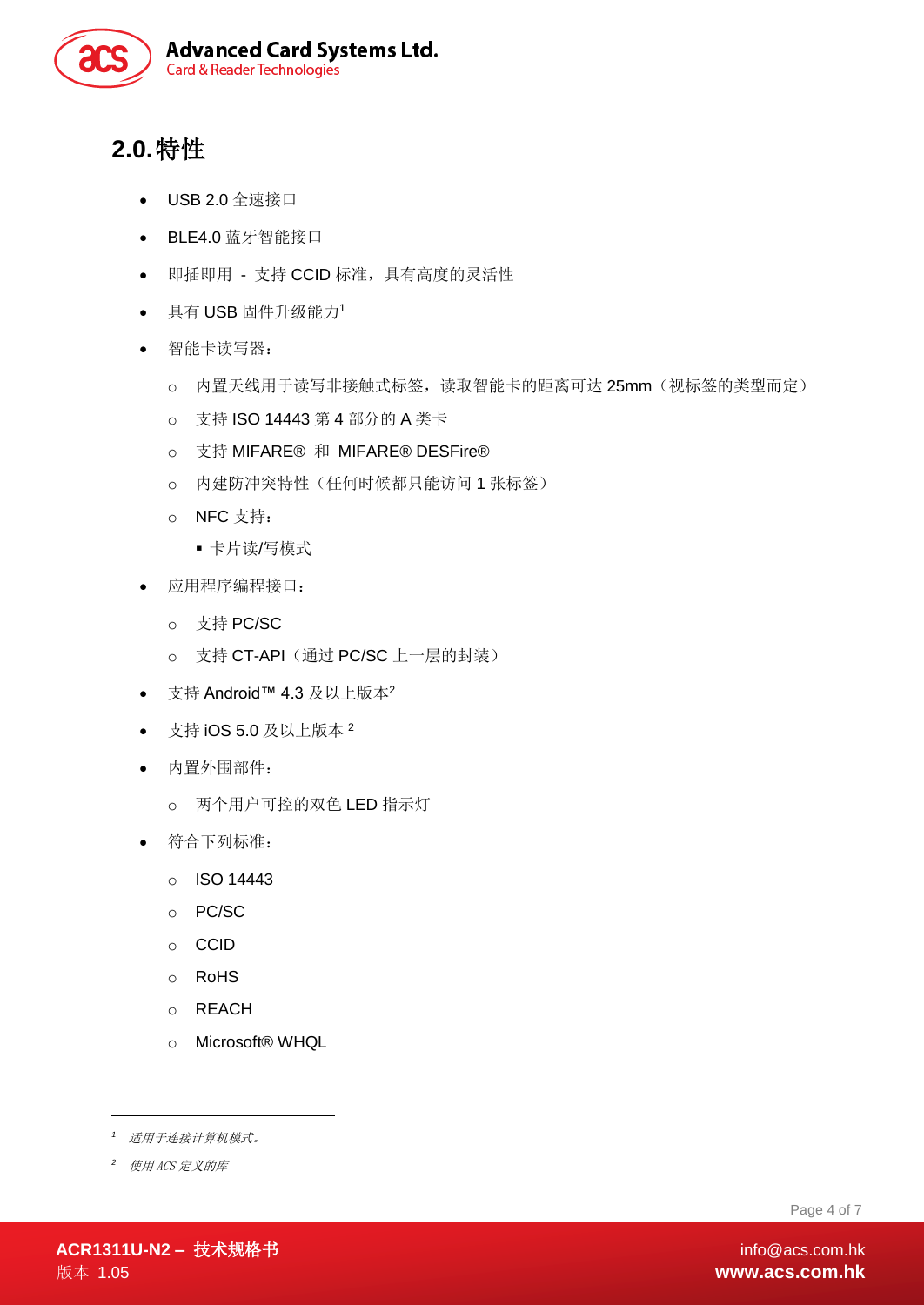

# <span id="page-4-0"></span>**3.0.**典型应用

- 移动银行及移动支付
- 电子政务
- 电子医疗
- 网络安全
- 访问控制
- 电子钱包及积分优惠
- 公钥基础设施

Page 5 of 7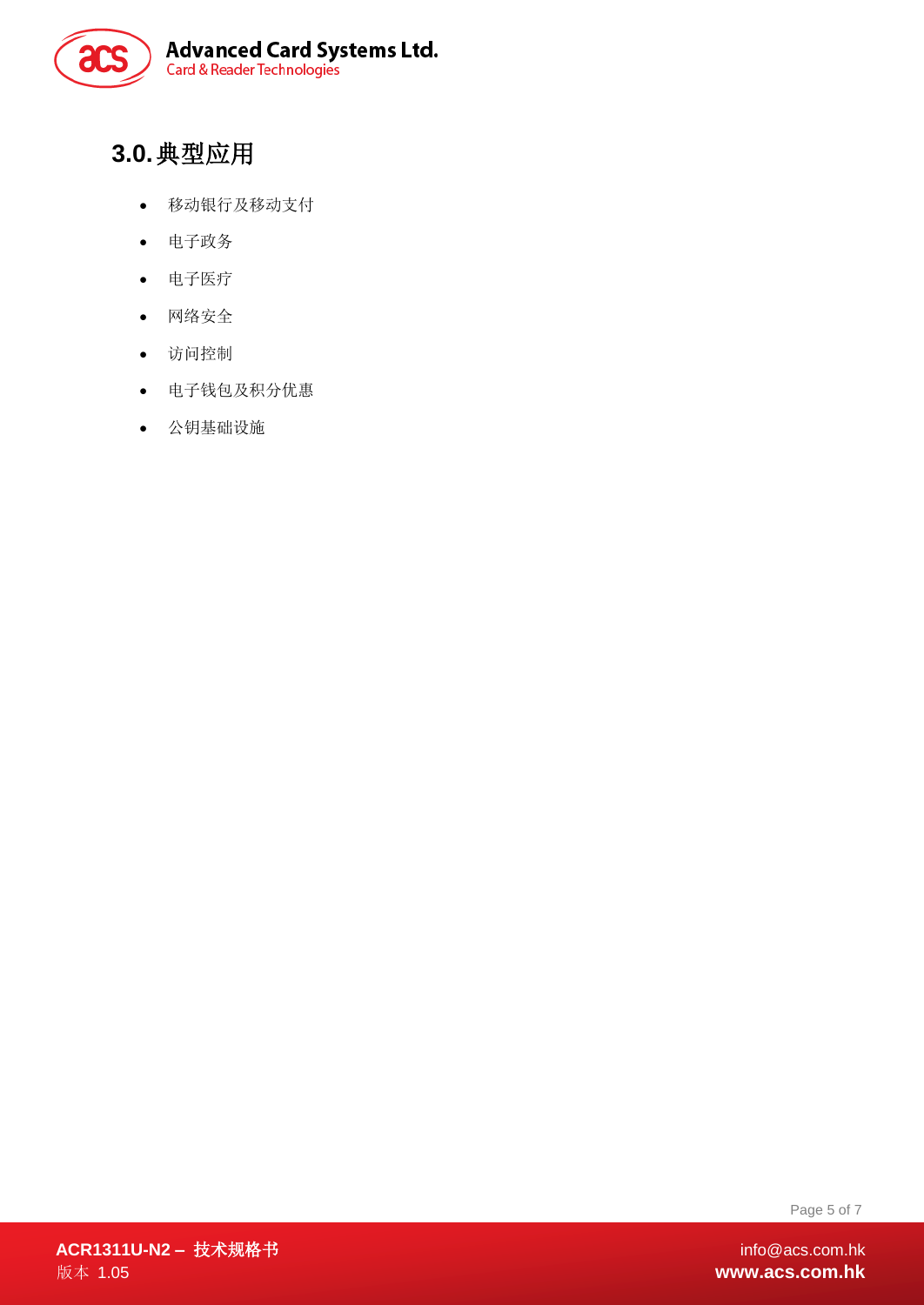

# <span id="page-5-0"></span>**4.0.**技术规格



Page 6 of 7